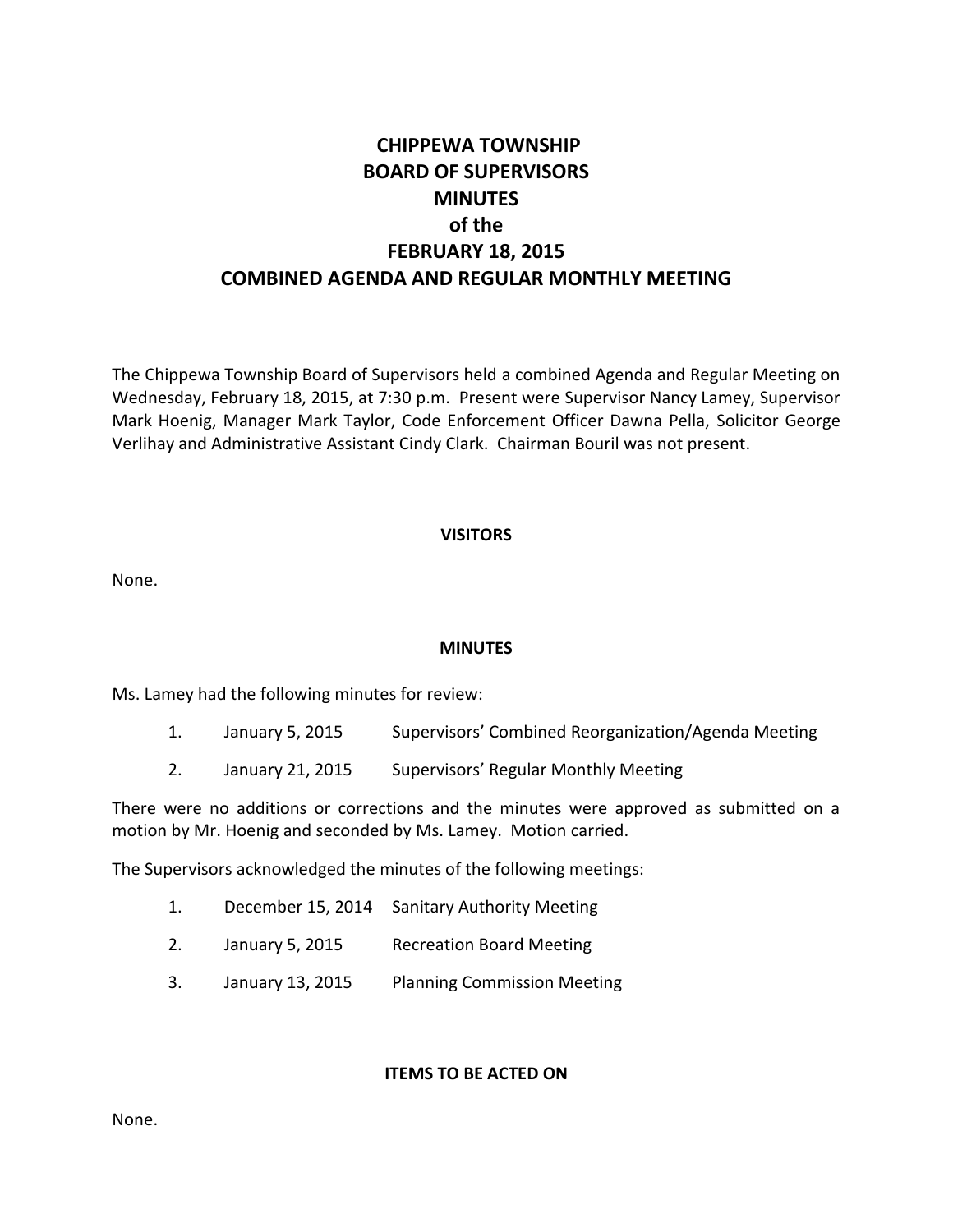#### **REPORTS**

Ms. Lamey had the following reports for review:

- 1. Financial Reports
- 2. Police Department Report
- 3. Road Report
- 4. Wage Tax/OPT Report
- 5. Real Estate Tax Report
- 6 Zoning Report
- 7. Code Enforcement Officer's Report
- 8. (no January Fire Department report provided)

#### **MANAGER'S REPORT**

Manager Taylor had the following items for discussion:

1. Park Shelters: #3 and #1:

Mr. Taylor said that the numbering system at Chippewa Park is based on when the shelters were constructed and that's why the numbering system may seem confusing to some. The Township will start taking reservations for the old pool house for the first time in 2015 and that shelter will be referred to as Shelter #3. The Manager provided the Supervisors with information regarding the rental of the old pool house. It will only be available to Chippewa residents. Renters will have to show an ID, to prove they live in the Township. Renters will be provided a key to use the indoor restrooms and the former snack bar area. An ice machine will be provided at the rental. The proposed rental fee will be \$100. \$25 of this fee will be returned to the renter when the key is returned to the Township and if everything at Shelter #3 is in good order after the rental event. Proposed hours are 10 a.m. to 11 p.m. There could be multiple rentals on each weekend, with renters having the option to either return the key to the Township offices or to drop the key into the Police drop box after the event. Supervisor Hoenig asked if there is adequate lighting in the area of the old pool house. Mr. Taylor feels the lighting there is sufficient. The Manager needs approval to add the rental fee for Shelter # 3 to the Township's fee schedule.

**MR. HOENIG MOVED TO APPROVE** the addition of the \$100 fee, which would include a \$25 refundable security deposit, to the Chippewa Township fee schedule. Ms. Lamey seconded the motion and without further discussion the motion carried.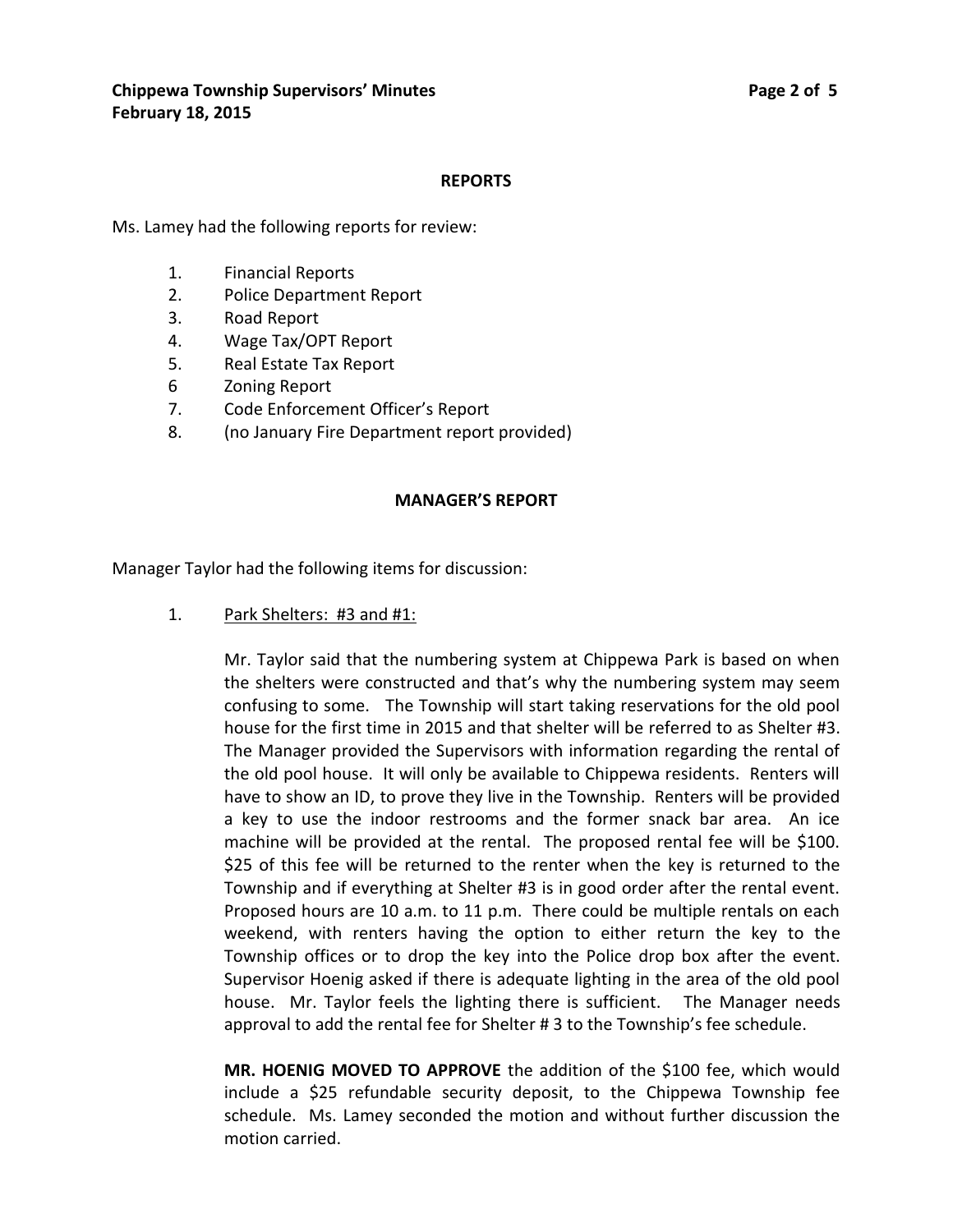#### 2. Brush and leaf collection site:

It had previously been suggested that Manager Taylor check to see if any Township volunteer board members might be interested in applying for the new position that will be created at Chippewa Park. The person or persons hired will be responsible for seeing that those using the collection site have the proper permit. Mr. Taylor said that no board members have shown interest in doing this. Mr. Taylor has spoken to Bill Dicicco who was very helpful with the IRT program. Although Mr. Dicicco seemed interested, Mr. Taylor has to speak further with him about the number of hours and days he might be available to work. The Manager would like to have a second person available to work there, too, as a back-up. If Mr. Dicicco does not want the position, the Manager said he will come back to the Supervisors to ask permission to hire someone else. At this time, the Manager is suggesting that the site be open from 10 to 6, three days each week, for about 35 weeks, from April 1st to December  $1<sup>st</sup>$ . Pay would be around \$8 per hour. Using these proposed figures, the Manager said it would cost the Township about \$6700 per year. In 2014, 226 permits were issued. That leaves the Township with a deficit of approximately \$4500, but he thinks that the amount of material that the Township will have to dispose of will decrease drastically. He also thinks the number of permits issued will increase. He said definite numbers will not be known until the end of the year, but he thinks things may even out. A shed of some type will have to be built there, so the employees can get out of the weather and a high gate has to be installed.

#### 3. Veterans Park update:

Manager Taylor has been in contact with Jim Culler. The bid specs are completed. A cost assessment is being done now. That number will dictate how far the Township can go and how much will be accomplished. He said there is a lot of dirt to be moved at Veterans Park. He is expecting to get the cost estimates soon and said he will provide that information to the Supervisors. Ms. Lamey asked if the Army will be doing any additional work. He said he met with Dwight Hall and Bill Dicicco and they felt the Manager should put in an application for 2017. He feels we have a good chance of getting approval, but does not know at this time where the Park projects will stand in 2017. Paperwork to reapply for the year 2017 has been started.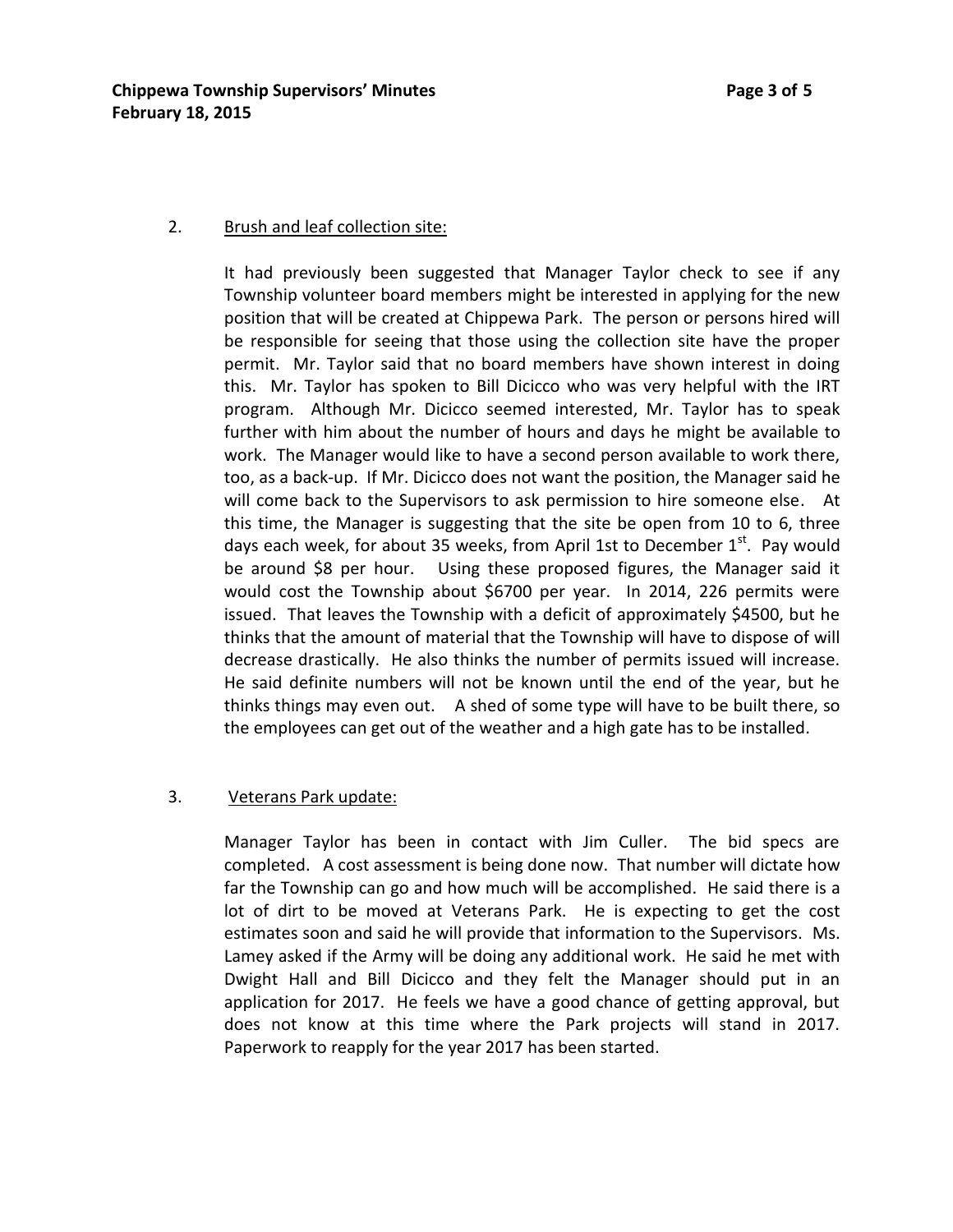### 4. Proposed ordinance revisions for oil and gas:

Manager Taylor said that Attorney Verlihay provided him with an ordinance regarding this. The Manager feels it was easy to read and understand and contains some good safeguards. He has been in contact with Jeff Pierce of Olson Engineering about this and Jeff will review this and also give some input. Mr. Taylor wants to get an ordinance in place. Attorney Verlihay said he looked at ordinances from various places and feels we need something that both the residents and the gas companies can live with. Attorney Verlihay spoke further about this subject and about things that have been done in other communities such as using electric motors instead of diesel motors because they are much quieter. Manager Taylor said he has seen both sides of the situation. He was not in a position to help residents the last time even though he wanted to. He thanked Attorney Verlihay for his work on this.

### **MANAGER'S MISCELLANEOUS ITEMS**

Manager Taylor said that Theresa Wright's term on the Recreation Board expires this month and she would like to remain on the Board. He is not sure how the expiration date is in the month of February.

**MR. HOENIG MOVED TO REAPPOINT** Theresa Wright to the Recreation Board for another term. Ms. Laney seconded the motion and with no further discussion the motion carried.

Manager Taylor said that due to the passage of the ordinance staggering the Sanitary Authority Board members' term expiration dates, Brian O'Roark's term expired this year in January. Manager Taylor said that Kan Meverden and the Authority are fine with this reappointment.

**MR. HOENIG MOVED TO REAPPOINT** Brian O'Roark to the Sanitary Authority. Ms. Lamey seconded the motion and with no further discussion the motion carried.

# **PAYMENT OF BILLS**

Ms. Lamey had the January bills.

**MR. HOENIG MOVED TO APPROVE** payment of the January 2015 bills. With no further discussion, the motion was seconded by Ms. Lamey and carried.